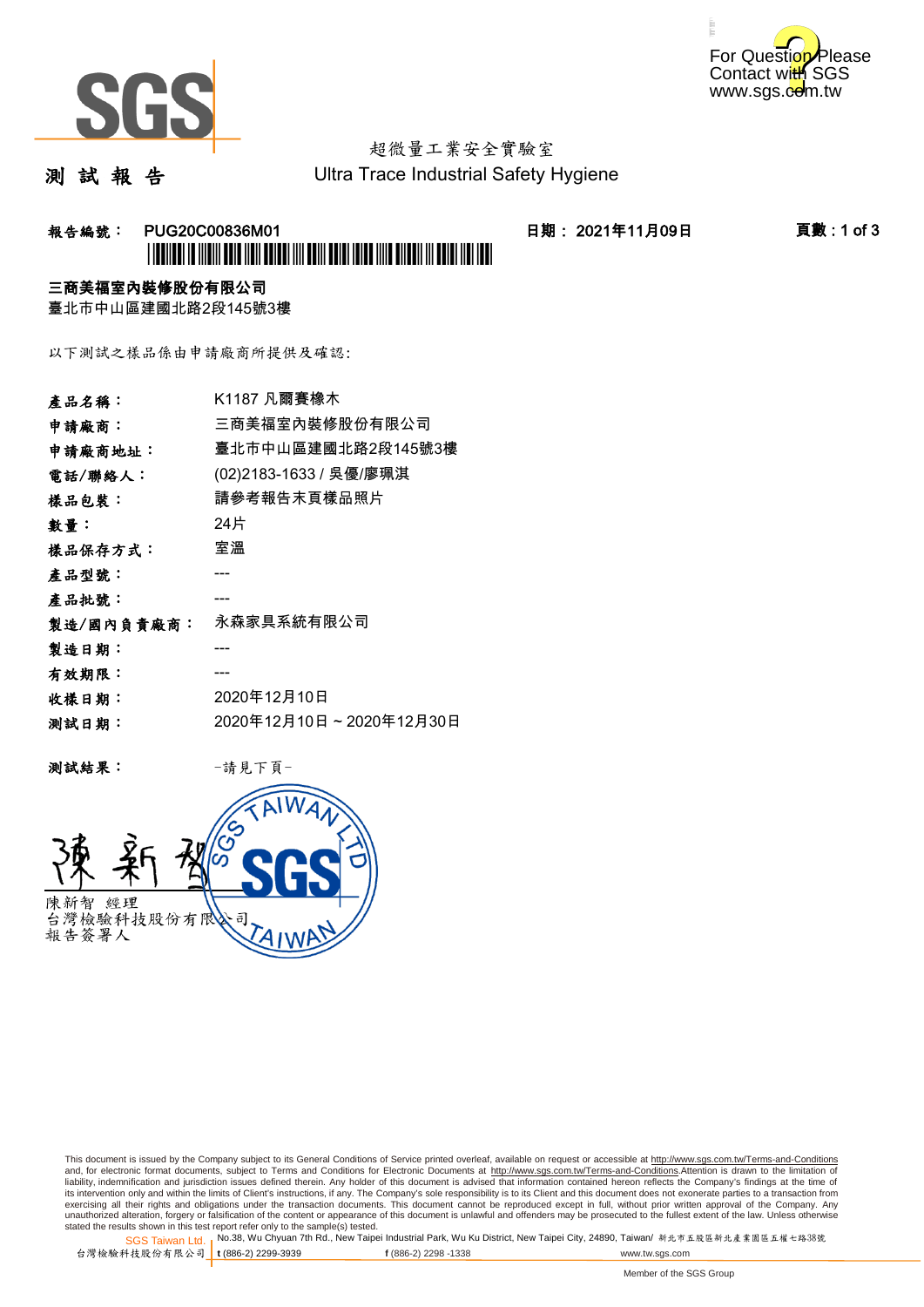

# 超微量工業安全實驗室

測 試 報 告

Ultra Trace Industrial Safety Hygiene

### 報告編號: PUG20C00836M01 日期: 2021年11月09日 頁數 : 2 of 3 \*FUGENCER TE THEM BELG THE THE BELG THE BELG THE BELG THE BELG THE BELG THE BELG THE THE

## 三商美福室內裝修股份有限公司

臺北市中山區建國北路2段145號3樓

測試結果:

| 测試項目      | CAS NO.   | 测試方法                                                                     | 測試<br>結果 | 定量/偵測<br>極限 | 單位   |
|-----------|-----------|--------------------------------------------------------------------------|----------|-------------|------|
| 甲醛釋出量     |           | ---                                                                      |          |             |      |
| 甲醛釋出量-平均值 | $50-00-0$ | ┃本測試參考國家標準106.11.29公布建議檢驗<br>│方法-CNS2215粒片板中甲醛釋出量,以分光│<br>光度計(UV/VIS)檢測。 | 0.0933   | 0.0290      | mg/L |
| 甲醛釋出量-最大值 | $50-00-0$ |                                                                          | 0.101    | 0.0290      | mg/L |

備註:

1.測試報告僅就委託者之委託事項提供測試結果,不對產品合法性做判斷。

2.本測試報告之所有檢驗內容,均依委託事項執行檢驗,如有不實,願意承擔完全責任。

3. 本報告不得分離,分離使用無效。

4.若該測試項目屬於定量分析則以「定量極限」表示;若該測試項目屬於定性分析則以「偵測極限」表示。

5.低於定量極限/偵測極限之測定值以「N.D.」或「 陰性」表示。微生物測試低於定量極限以「<定量極限值」表示。

6.甲醛釋出量:

| 記號 | 甲醛釋出量平均值 | 甲醛釋出量最大值 |  |
|----|----------|----------|--|
|    | $0.3$ 以下 | $0.4$ 以下 |  |
| ۲, | $0.5$ 以下 | $0.7$ 以下 |  |
| ່າ | 1.5以下    | $2.1$ 以下 |  |

7.此份報告取代PUG20C00836報告(修改報告測試日期(原報告發行日期為2020年12月30日),2021/11/09)。

- END -

This document is issued by the Company subject to its General Conditions of Service printed overleaf, available on request or accessible at http://www.sgs.com.tw/Terms-and-Conditions and, for electronic format documents, subject to Terms and Conditions for Electronic Documents at http://www.sgs.com.tw/Terms-and-Conditions.Attention is drawn to the limitation of liability, indemnification and jurisdiction issues defined therein. Any holder of this document is advised that information contained hereon reflects the Company's findings at the time of<br>its intervention only and within t exercising all their rights and obligations under the transaction documents. This document cannot be reproduced except in full, without prior written approval of the Company. Any<br>unauthorized alteration, forgery or falsifi

SGS Taiwan Ltd. 1 stated the results shown in this test report refer only to the sample(s) tested.<br>Stated the results shown in this test report refer only to the sample(s) tested.

台灣檢驗科技股份有限公司